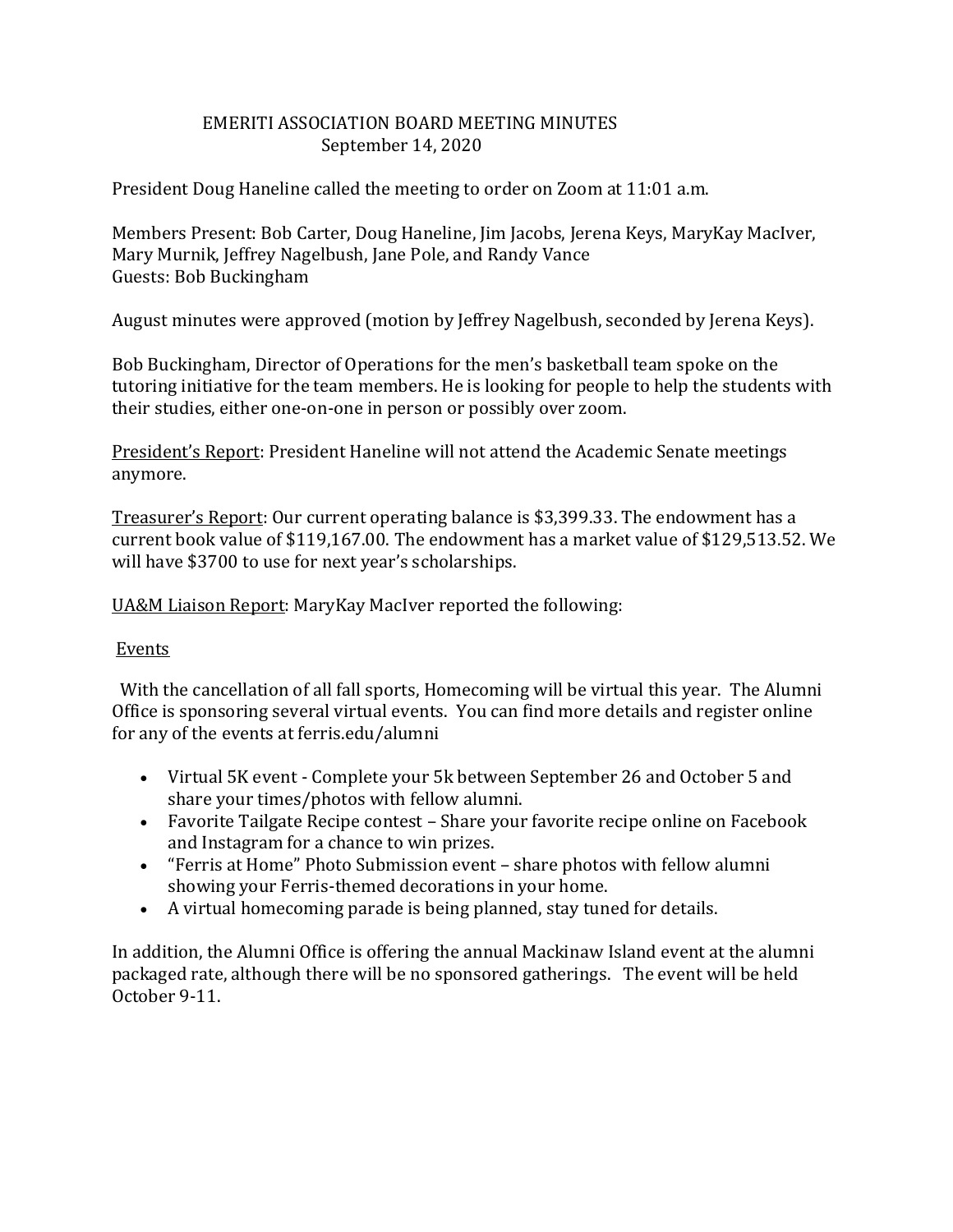#### Inside UA&M

Most university faculty and staff members have returned to campus with staggered schedules to reduce density on campus. Ferris dining centers, the University Center and several other facilities are open to the public.

COVID19 information page is accessible by visiting ferris.edu. Positive case totals are updated every Thursday afternoon. The total as of this past Thursday was 53 cases, including an individual who was present in the offices of UA&M on September 3.

 The University started the semester on August 31 with blended online and in-person classes.

 The fall headcount university wide is 11,165, which is down 10.5% (1,307 students). KCAD headcount is 721, which is down 17.6% (154 students). The good news is that this semester, we experienced the smallest decline in continuing students (210) over the past 5 years. KCAD also experienced a slight increase in FTIACs.

 The general fund budget has been cut \$20.2M, including 118.5 positions cut university wide.

 The Ferris Foundation announced that the Now & Always campaign exceeded \$100M as of September.

 A new Ferris homepage was launched on August 10. It is designed to enhance effectiveness with recruiting new students.

### Publicity

The meeting was publicized on University-Wide Notices and through Facebook.

Events: It was suggested that we look for virtual events that might be of interest for emeriti.

Membership: No report

Service: Jim Jacobs sent a card to the family of Mel Kantor. He could not find any family members for Robert Martin.

### Professional Concerns: No report.

Fundraising: The two scholarship winners are Rebecca Morris, a senior in Graphic Design at KCAD and Jacob Schlaud, a senior in Welding Engineering Technology in COT.

Helen's Garden: Helen's Garden has weathered the dry summer well. Volunteers have been busy watering, weeding and deadheading to keep the garden in tip top shape over the past few months. We also were caretakers of the planters in front of the Alumni Building this summer with special permission from the physical plant. We will wrap up the garden season in October.

### Arizona and Florida Liaisons: No report